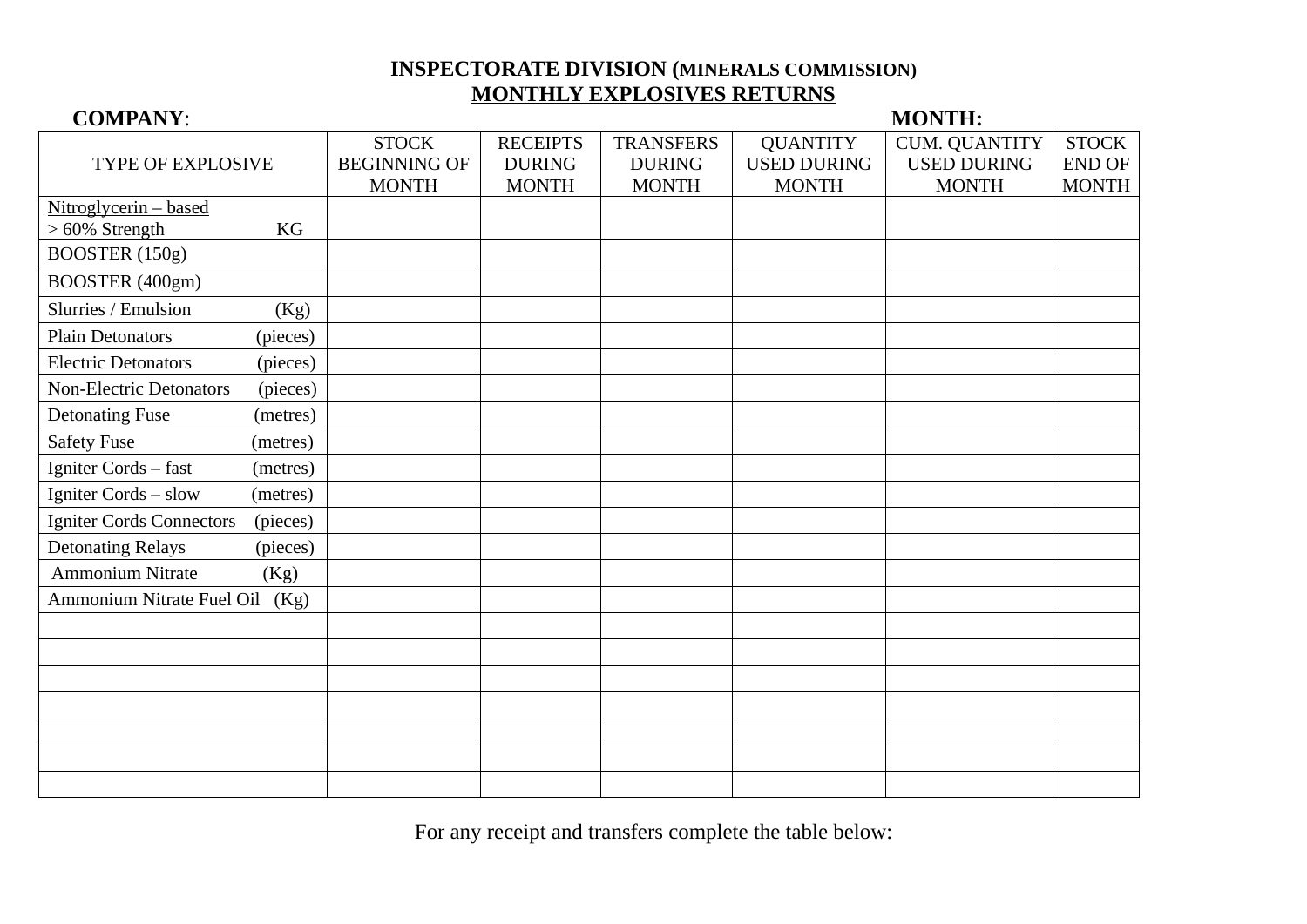| <b>NAME AND ADDRESS OF PERSONS</b> | NAME AND ADDRESS OF PERSONS | <b>QUANTITY TRANSFERRED OR</b> |
|------------------------------------|-----------------------------|--------------------------------|
| TO WHOM TRANSFERRED                | <b>FROM WHOM RECEIVED</b>   | <b>RECEIVED</b>                |
|                                    |                             |                                |
|                                    |                             |                                |
|                                    |                             |                                |
|                                    |                             |                                |
|                                    |                             |                                |
|                                    |                             |                                |
|                                    |                             |                                |
|                                    |                             |                                |
|                                    |                             |                                |

I HEREBY CERTIFY that this is a true statement of the particulars herein set forth.

Date…………………………….. ……………………………….

 Signature of Manager  $($ 

> NB: This Return must reach the Chief Inspector of Mines not later than the 15th day of the month Immediately following the end of the period to which the Return relates. MINES FORM 4b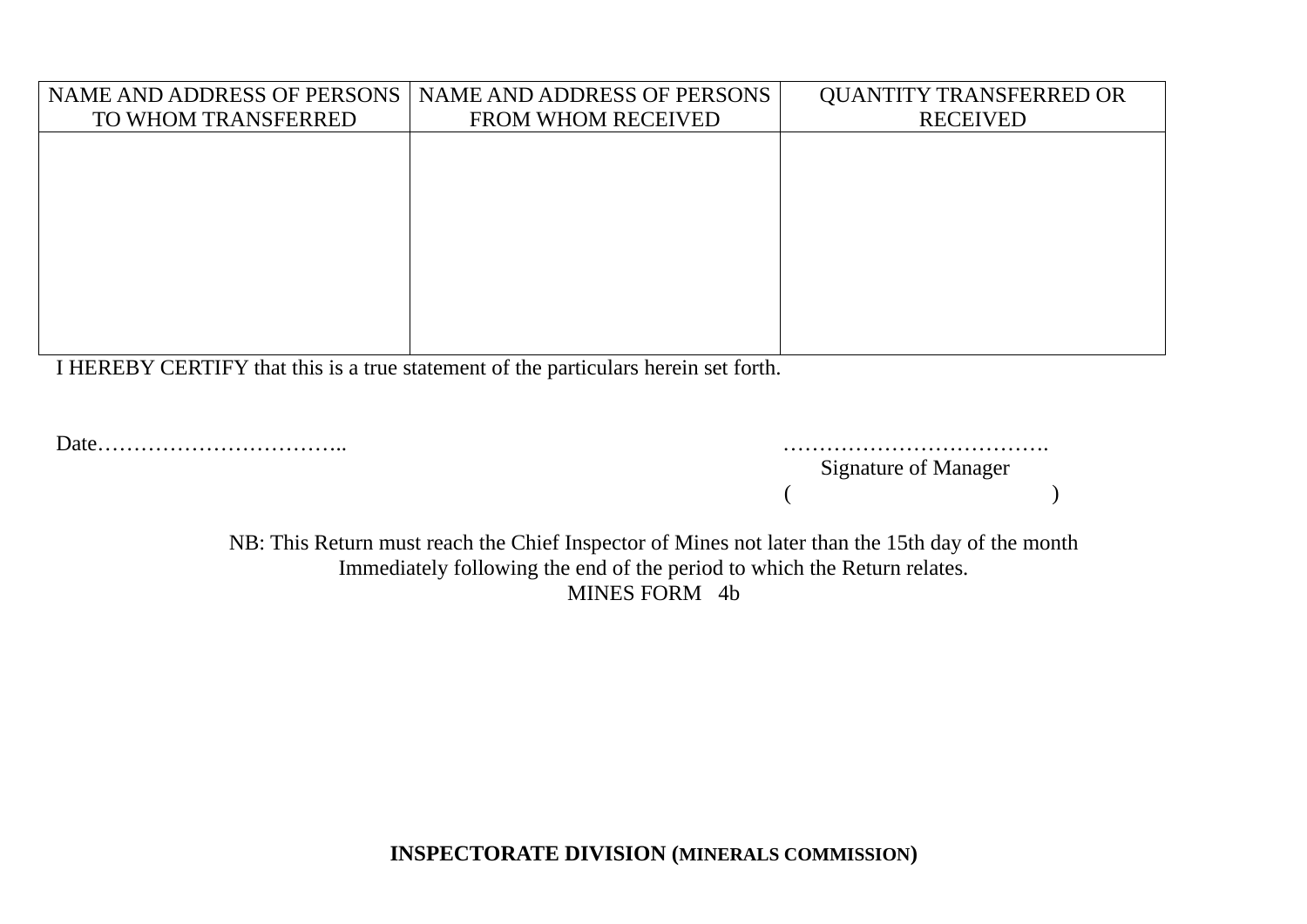# **QUARTERLY LABOUR RETURNS**

## **COMPANY**: **QUARTER ENDING**:

| <b>OPERATIONS</b>           | <b>Ave. Book Strength during</b><br>the quarter |            | Ave. No. of Persons working<br>during the quarter |   |            | <b>Total Man-Hours worked during the</b><br>quarter |     |   | <b>Total Man-Shift worked during the</b><br>quarter |                           |   |     |   |           |   |   |
|-----------------------------|-------------------------------------------------|------------|---------------------------------------------------|---|------------|-----------------------------------------------------|-----|---|-----------------------------------------------------|---------------------------|---|-----|---|-----------|---|---|
|                             |                                                 | S/S<br>J/S |                                                   |   | S/S<br>J/S |                                                     | S/S |   |                                                     | $\mathbf{J} / \mathbf{S}$ |   | S/S |   | J/S       |   |   |
| <b>SURFACE MINES</b>        | G                                               | E          | G                                                 | E | G          | Е                                                   | G   | E | G                                                   | ${\bf E}$                 | G | E   | G | ${\bf E}$ | G | E |
| <b>EXPLORATION</b>          |                                                 |            |                                                   |   |            |                                                     |     |   |                                                     |                           |   |     |   |           |   |   |
| PIT                         |                                                 |            |                                                   |   |            |                                                     |     |   |                                                     |                           |   |     |   |           |   |   |
| <b>WORKSHOP &amp; YARDS</b> |                                                 |            |                                                   |   |            |                                                     |     |   |                                                     |                           |   |     |   |           |   |   |
| PROCESSING                  |                                                 |            |                                                   |   |            |                                                     |     |   |                                                     |                           |   |     |   |           |   |   |
| CONTRACTORS                 |                                                 |            |                                                   |   |            |                                                     |     |   |                                                     |                           |   |     |   |           |   |   |
| GENERAL                     |                                                 |            |                                                   |   |            |                                                     |     |   |                                                     |                           |   |     |   |           |   |   |
| <b>TOTAL</b>                |                                                 |            |                                                   |   |            |                                                     |     |   |                                                     |                           |   |     |   |           |   |   |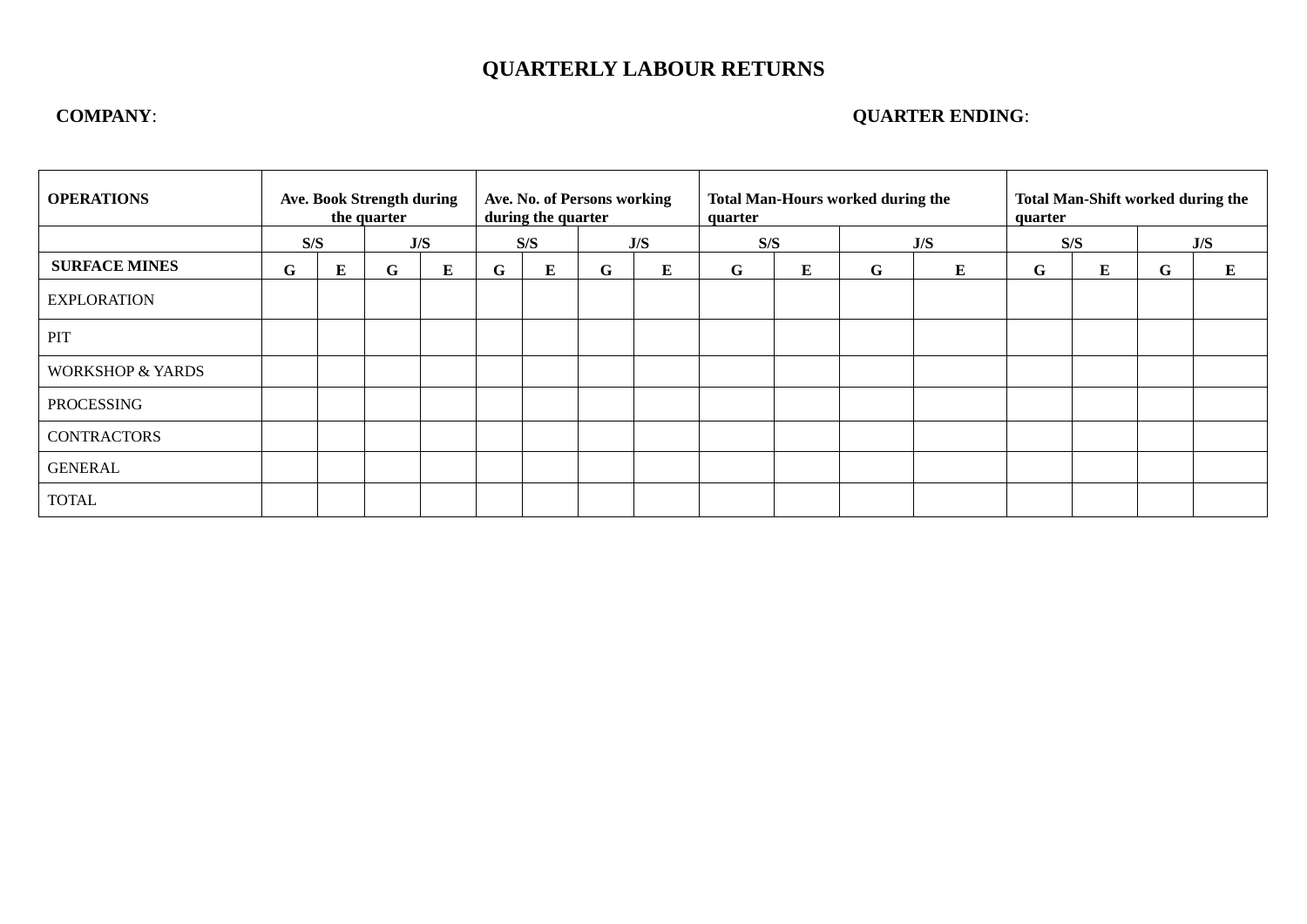Note: 1. This form is applicable to all employees related to the mining companies operations except head office staff who would be required to complete a different form

- 2. This return must reach the office of the Chief Inspector on Mines not later than 15<sup>th</sup> day of the month immediately following the end of the period to which the Return relates.
- 3. Average Book Strength during the Quarter: This should include all employees active or inactive during the quarter and other personnel such as national service personnel.
- 4. Average Number of Persons Worked during the Quarter: This should include all employees active during the quarter and other personnel such national service personnel.
- 5. Total Man-Hours Worked during the Quarter: This should be actual man-hours.
- 6. Total Man-Shift Worked during the Quarter: This should be the actual man-shifts.
- 7. S/S Senior Staff Employees.
- 8. J/S Junior Staff Employees. And daily rated employees including casuals
- 9. **G**-Ghanaian Employees.
- 10. E- Expatriate Employees.

### I HEREBY CERTIFY THAT THIS IS A TRUE STATEMENT OF THE PARTICULARS HEREIN SET FORTH

DATE….................................

.............................................. SIGNATURE OF MANAGER  $($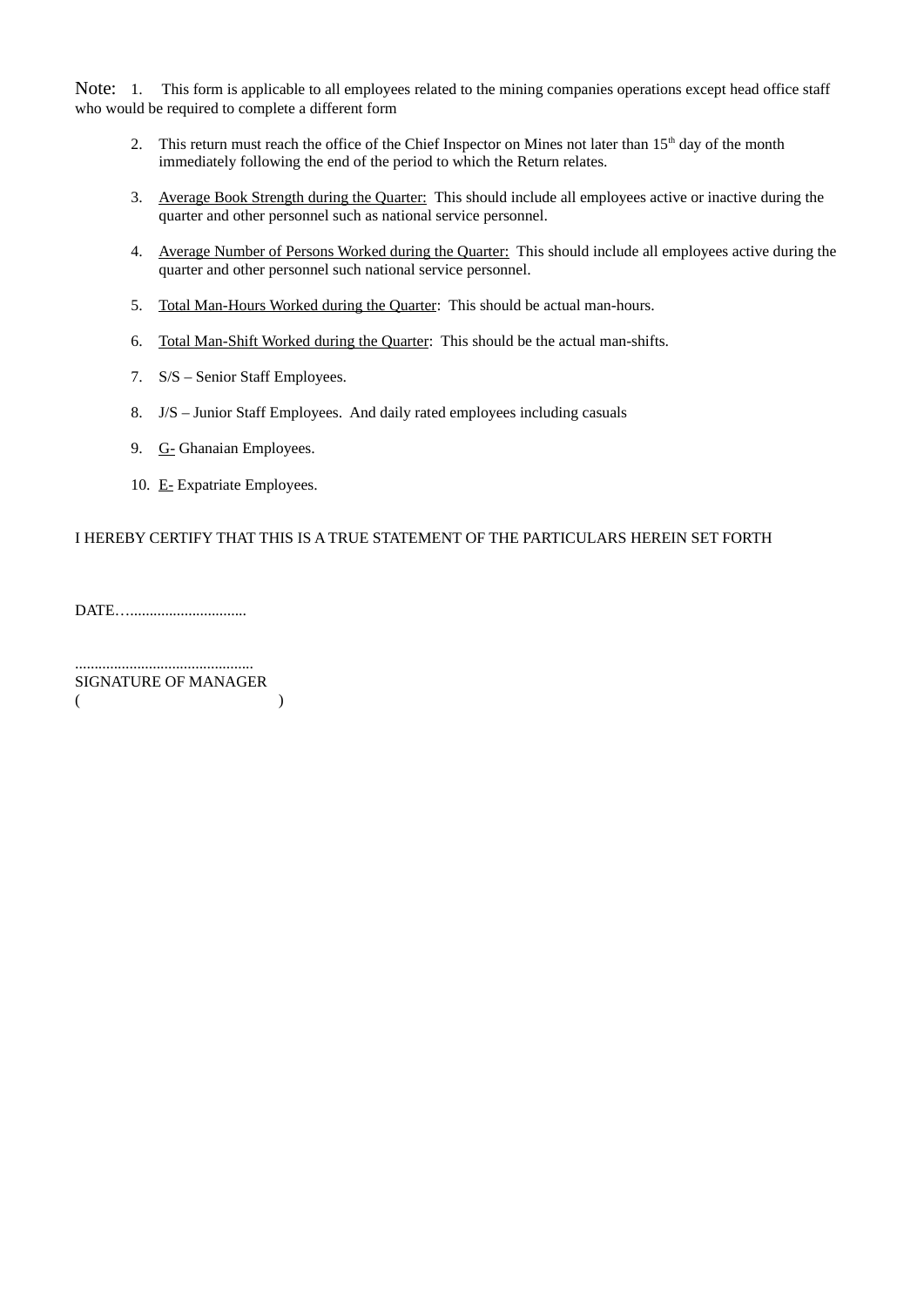## **INSPECTORATE DIVISION ( MINERALS COMMISSION) MONTHLY ACCIDENT/INCIDENT INJURY STATISTICS**

| <b>COMPANY</b> |                 | <b>MONTH:</b>    |                               |                     |                       |                                 |               |                            |
|----------------|-----------------|------------------|-------------------------------|---------------------|-----------------------|---------------------------------|---------------|----------------------------|
| <b>MONTH</b>   | <b>Fatality</b> | <b>First Aid</b> | No. Of<br>LTI<br><b>Month</b> | LTI year<br>to date | <b>Shifts</b><br>Lost | <b>Total</b><br><b>Injuries</b> | <b>Damage</b> | No. of<br><b>Employees</b> |
| January        |                 |                  |                               |                     |                       |                                 |               |                            |
| February       |                 |                  |                               |                     |                       |                                 |               |                            |
| March          |                 |                  |                               |                     |                       |                                 |               |                            |
| April          |                 |                  |                               |                     |                       |                                 |               |                            |
| May            |                 |                  |                               |                     |                       |                                 |               |                            |
| June           |                 |                  |                               |                     |                       |                                 |               |                            |
| July           |                 |                  |                               |                     |                       |                                 |               |                            |
| August         |                 |                  |                               |                     |                       |                                 |               |                            |
| September      |                 |                  |                               |                     |                       |                                 |               |                            |
| October        |                 |                  |                               |                     |                       |                                 |               |                            |
| November       |                 |                  |                               |                     |                       |                                 |               |                            |
| December       |                 |                  |                               |                     |                       |                                 |               |                            |
| <b>TOTAL</b>   |                 |                  |                               |                     |                       |                                 |               |                            |

### I HEREBY CERTIFY THAT THIS IS A TRUE STATEMENT OF THE PARTICULARS HEREIN SET FORTH

DATE…..............................

.............................................. SIGNATURE OF MANAGER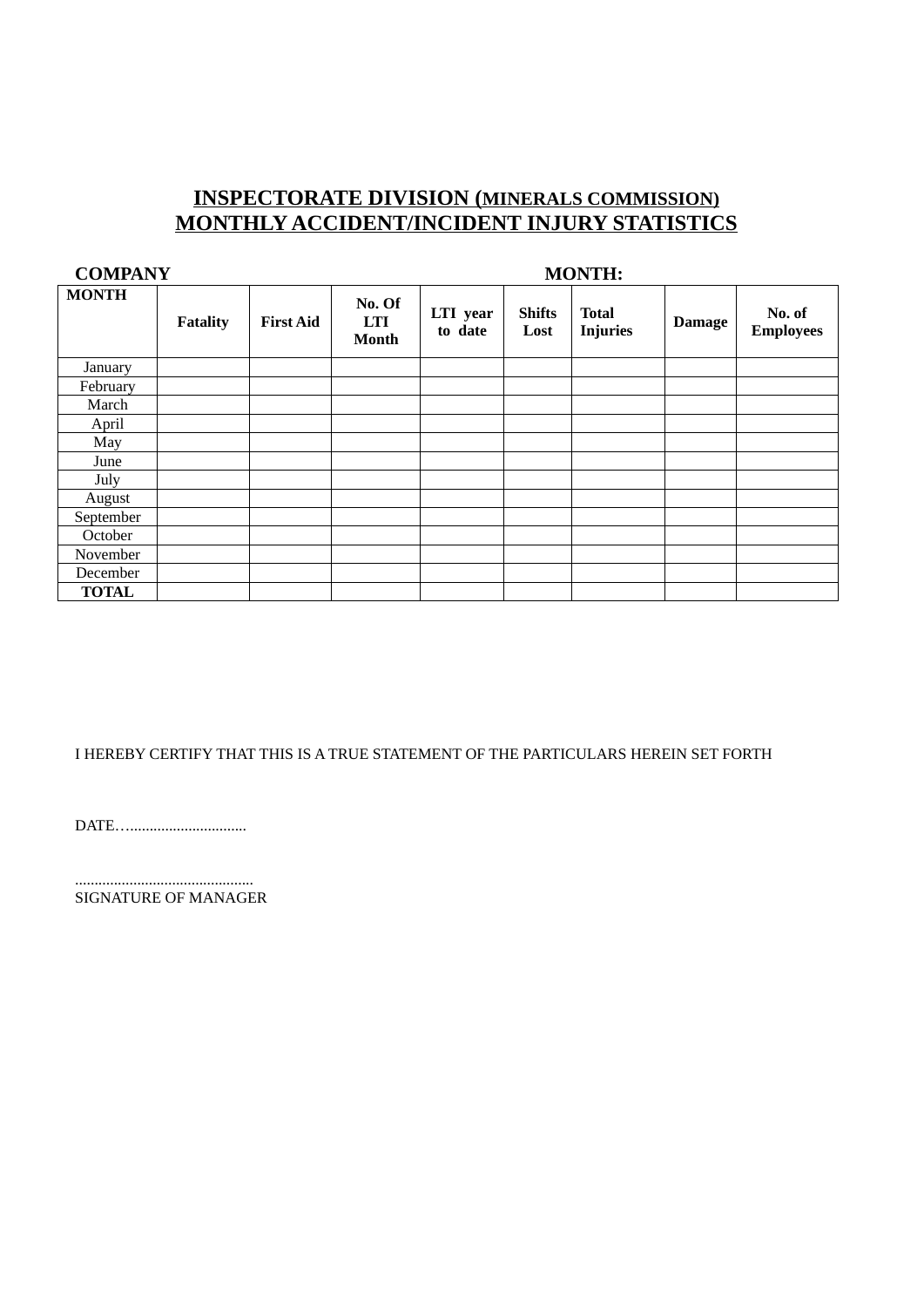## **INSPECTORATE DIVISION ( MINERALS COMMISSION) QUARTERLY STATISTICS ON OCCUPATIONAL DISEASES**

## **COMPANY QUARTER ENDING**

|                                       | <b>MONTHS</b> |              |
|---------------------------------------|---------------|--------------|
| <b>DISEASE</b>                        |               | <b>TOTAL</b> |
| <b>MALARIA</b>                        |               |              |
| SEXUALLY TRANSMITTED DISEASE          |               |              |
| <b>CHRONIC OBSTRUCTIVE AIRWAYS</b>    |               |              |
| <b>LOWER BACK PAIN</b>                |               |              |
| <b>MINERS NYSTAGMUS</b>               |               |              |
| MUSCULOSKETAL DISORDERS               |               |              |
| <b>NOISE INDUCED HEARING LOSS</b>     |               |              |
| PNEUMOCONIOSIS e.g. silicosis         |               |              |
| <b>VIBRATION INDUCED WHITE FINGER</b> |               |              |
| OTHER (Specify):                      |               |              |
|                                       |               |              |
| TOTAL                                 |               |              |

I HEREBY CERTIFY THAT THIS IS A TRUE STATEMENT OF THE PARTICULARS HEREIN SET FORTH

DATE…..............................

.............................................. SIGNATURE OF MANAGER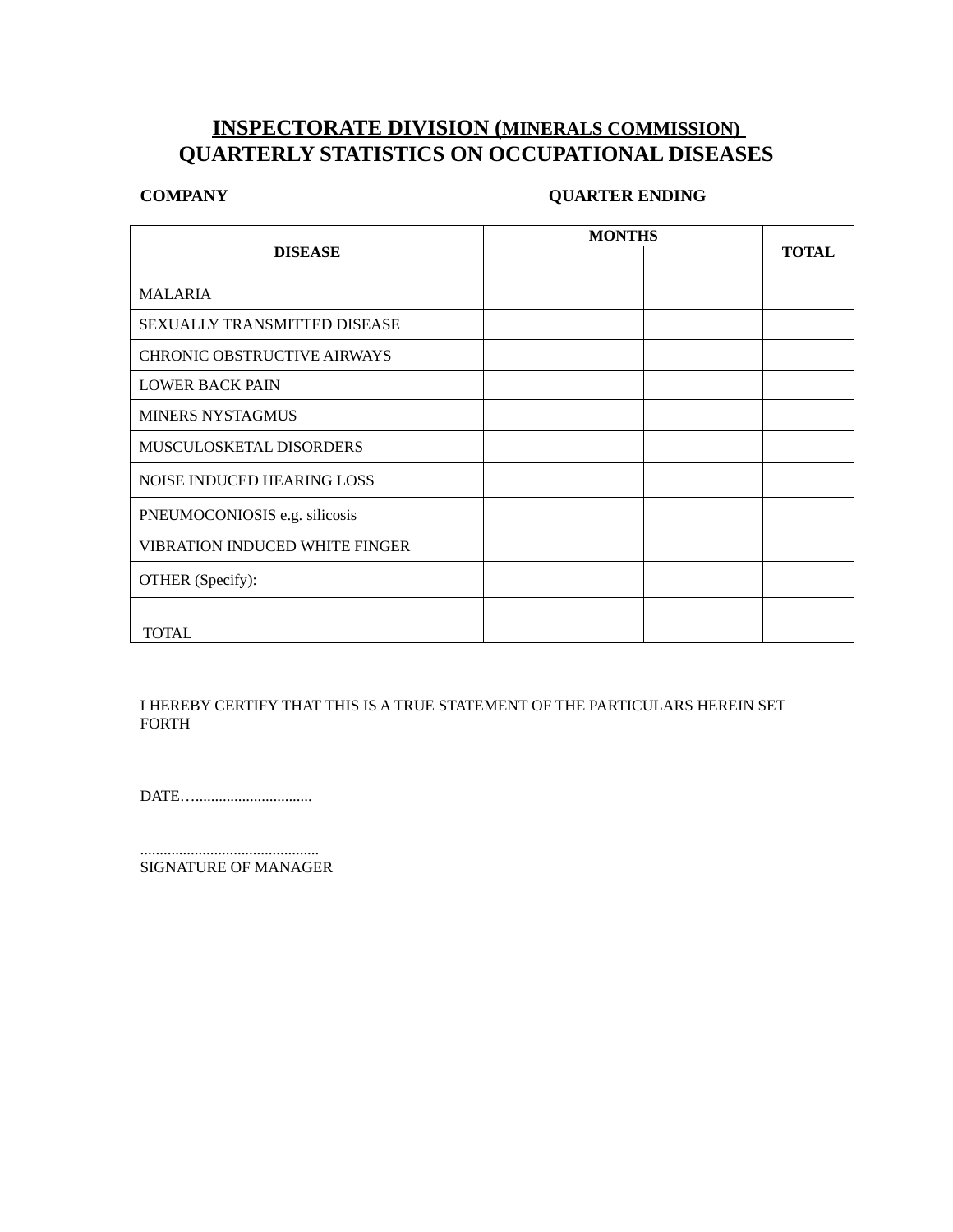## **INSPECTORATE DIVISION (MINERALS COMMISSION) DISABLING WORK INJURY/ILLNESS REPORT FORM**

| <b>SECTION A - IDENTIFICATION DATA</b>                                                                                       |                                                   |                |                       |                  |  |  |  |  |  |
|------------------------------------------------------------------------------------------------------------------------------|---------------------------------------------------|----------------|-----------------------|------------------|--|--|--|--|--|
| Company name                                                                                                                 | Mine Name<br>Does Report pertain to a Contractor? |                |                       |                  |  |  |  |  |  |
| <b>SECTION B - COMPLETE FOR EACH DISABLING WORK INJURY</b>                                                                   |                                                   |                |                       |                  |  |  |  |  |  |
| 1. Degree of Injury (Tick applicable)                                                                                        |                                                   |                |                       |                  |  |  |  |  |  |
| Fatal $\Box$<br>Permanent Total Disability $\Box$<br>Permanent Partial disability<br>$\Box$ Temporary total Disability       |                                                   |                |                       |                  |  |  |  |  |  |
| SECTION C - COMPLETE FOR EACH DISABLING WORK INJURY                                                                          |                                                   |                |                       |                  |  |  |  |  |  |
| 1. Name(s) of injured                                                                                                        | 2. Regular Job title                              | 3. Mine Number |                       | 4. Date of Birth |  |  |  |  |  |
| 5. Name(s) of Witness(es) to injury/illness<br>Number of Reportable injuries/illness<br>6.<br>resulting from this occurrence |                                                   |                |                       |                  |  |  |  |  |  |
| 7. Date of Accident                                                                                                          | 8. Time of Accident                               |                | 9. Time shift started |                  |  |  |  |  |  |
| 10. State specific location where work injury occurred                                                                       |                                                   |                |                       |                  |  |  |  |  |  |
| 11. Mining Method (Please state)                                                                                             |                                                   |                |                       |                  |  |  |  |  |  |
| 12. Describe fully the Conditions contributing to the Work Injury:                                                           |                                                   |                |                       |                  |  |  |  |  |  |
|                                                                                                                              |                                                   |                |                       |                  |  |  |  |  |  |
|                                                                                                                              |                                                   |                |                       |                  |  |  |  |  |  |
|                                                                                                                              |                                                   |                |                       |                  |  |  |  |  |  |
|                                                                                                                              |                                                   |                |                       |                  |  |  |  |  |  |
| 13. Please state the nature of the Injury/Illness                                                                            |                                                   |                |                       |                  |  |  |  |  |  |
| 14. Please state the Part of the Body Injured or affected                                                                    |                                                   |                |                       |                  |  |  |  |  |  |

### *Please turn over*

15. For loss of member (Traumatic/Surgical) please tick the appropriate space.

 $\Box$  Two limbs  $\Box$  Arm shoulder  $\Box$  Both hands

 $\Box$  All fingers and thumb  $\Box$  Both feet  $\Box$  Arm at wrist